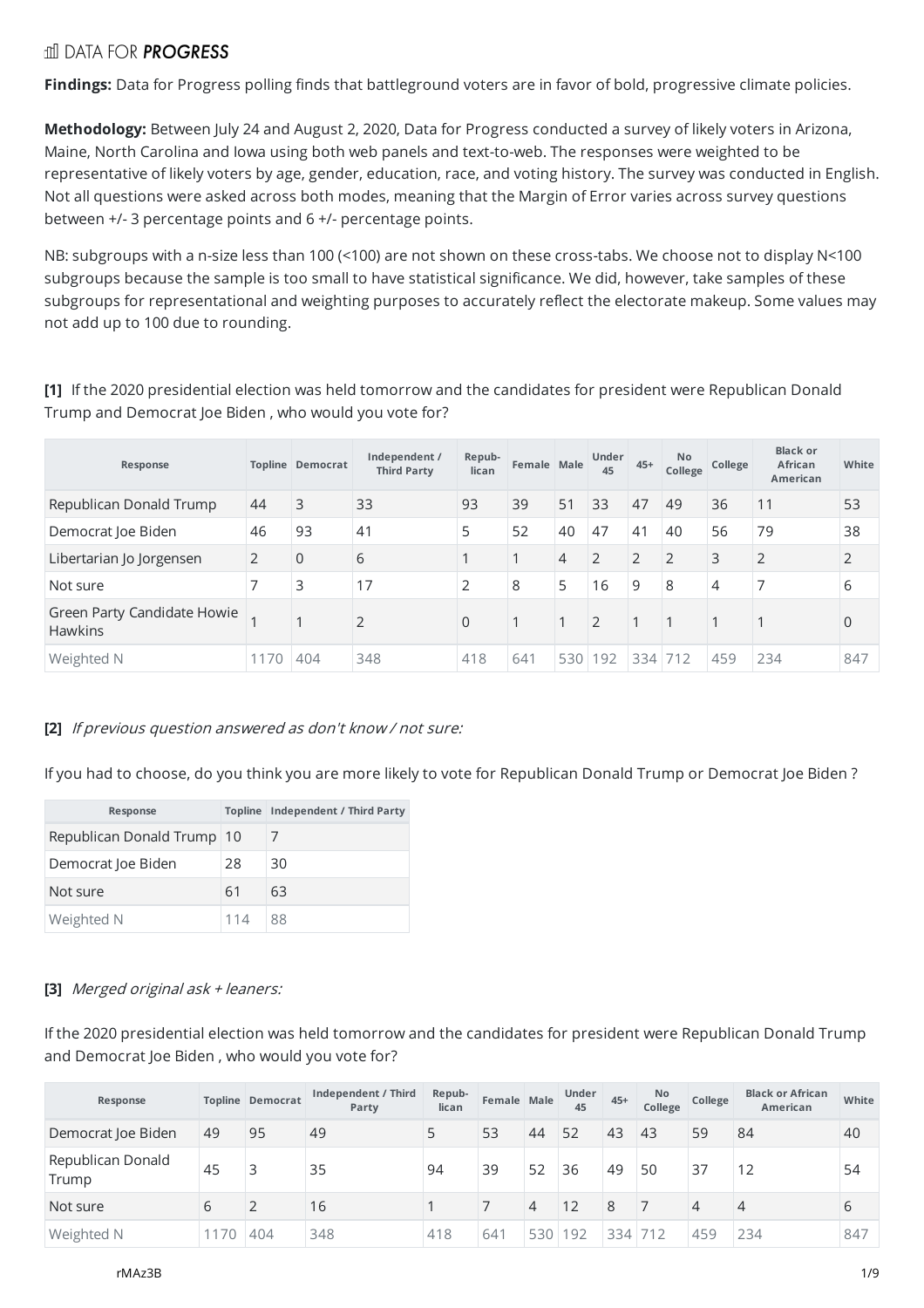| Response                   |    | <b>Topline Democrat</b> | Independent / Third<br>Party | Repub-<br>lican | Female Male |     | Under<br>45 | $45+$   | <b>No</b><br>College | College | <b>Black or African</b><br>American | White |
|----------------------------|----|-------------------------|------------------------------|-----------------|-------------|-----|-------------|---------|----------------------|---------|-------------------------------------|-------|
| Republican Thom Tillis 37  |    | $\overline{3}$          | 26                           | 80              | 31          | 45  | 29          | 35      | 39                   | 35      | 12                                  | 45    |
| Democrat Cal<br>Cunningham | 45 | 87                      | 44                           | 6               | 50          | 39  | 43          | 44      | 39                   | 54      |                                     | 38    |
| Not sure                   | 18 | 10                      | 30                           | 15              | 20          | 16  | 28          | 21      | 22                   | 11      | 16                                  | 17    |
| Weighted N                 | 70 | 404                     | 348                          | 418             | 641         | 530 | 192         | 334 712 |                      | 459     | 234                                 | 847   |

### **[4]** In the election for Senator of North Carolina, who will you vote for?

#### **[5]** If previous question answered as don't know / not sure:

Given that you are undecided, which candidate do you lean towards?

| Response                   |     | Topline Independent / Third Party Female No College |     |     | White |
|----------------------------|-----|-----------------------------------------------------|-----|-----|-------|
| Republican Thom Tillis     | 20  | 14                                                  | 16  | 20  | 24    |
| Democrat Cal Cunningham 24 |     | 18                                                  | -20 | 21  | 17    |
| No one                     | 56  | 68                                                  | 64  | 59  | 58    |
| Weighted N                 | 208 | 106                                                 | 125 | 158 | 140   |

#### **[6]** Merged original ask <sup>+</sup> leaners:

In the election for Senator of North Carolina, who will you vote for?

| Response                   |      | <b>Topline Democrat</b> | Independent / Third<br>Party | Repub-<br>lican | Female Male |     | Under<br>45 | $45+$   | No.<br>College | College | <b>Black or African</b><br>American | White |
|----------------------------|------|-------------------------|------------------------------|-----------------|-------------|-----|-------------|---------|----------------|---------|-------------------------------------|-------|
| Democrat Cal<br>Cunningham | 49   | 93                      | 49                           |                 | 54          | 44  | 51          | 48      | 44             | 58      | 80                                  | 41    |
| No one                     | 10   |                         | 21                           | 8               | 12          |     | 16          | 13      | 13             | 5       | 6                                   | 10    |
| Republican Thom Tillis 41  |      | $\overline{4}$          | 30                           | 85              | 34          | 49  | 33          | 39      | 43             | 37      | 14                                  | 49    |
| Weighted N                 | 1170 | 404                     | 348                          | 418             | 641         | 530 | 192         | 334 712 |                | 459     | 234                                 | 847   |

**[7]** Would you be more likely or less likely to vote for a Senate candidate who supports the following proposals: -- Move the country to 100% clean electricity by 2035 to address climate change

| Response                     |     | <b>Topline Democrat</b> | Independent / Third<br>Party | Repub-<br>lican | Female Male |     | <b>Under</b><br>45 | $45+$ | <b>No</b><br>College | College | <b>Black or African</b><br>American | White |
|------------------------------|-----|-------------------------|------------------------------|-----------------|-------------|-----|--------------------|-------|----------------------|---------|-------------------------------------|-------|
| Much more likely             | 28  | 40                      | 30                           | 15              | 28          | 28  | 32                 | 26    | 28                   | 29      | 35                                  | 26    |
| Somewhat more likely 22      |     | 29                      | 20                           | 18              | 23          | 21  | 25                 | 21    | 21                   | 25      | 23                                  | 22    |
| Somewhat less likely         | 14  | 7                       | 12                           | 22              | 13          | 15  | 12                 | 15    | 13                   | 15      | 14                                  | 14    |
| Much less likely             | 15  | 10                      | 11                           | 23              | 11          | 19  | 11                 | 16    | 13                   | 17      | 11                                  | 14    |
| Does not affect my<br>choice | 21  | 15                      | 27                           | 22              | 25          | 17  | 20                 | 22    | 25                   | 14      | 17                                  | 23    |
| Weighted N                   | 526 | 176                     | 174                          | 176             | 288         | 238 | 192                |       | 334 328              | 198     | 110                                 | 377   |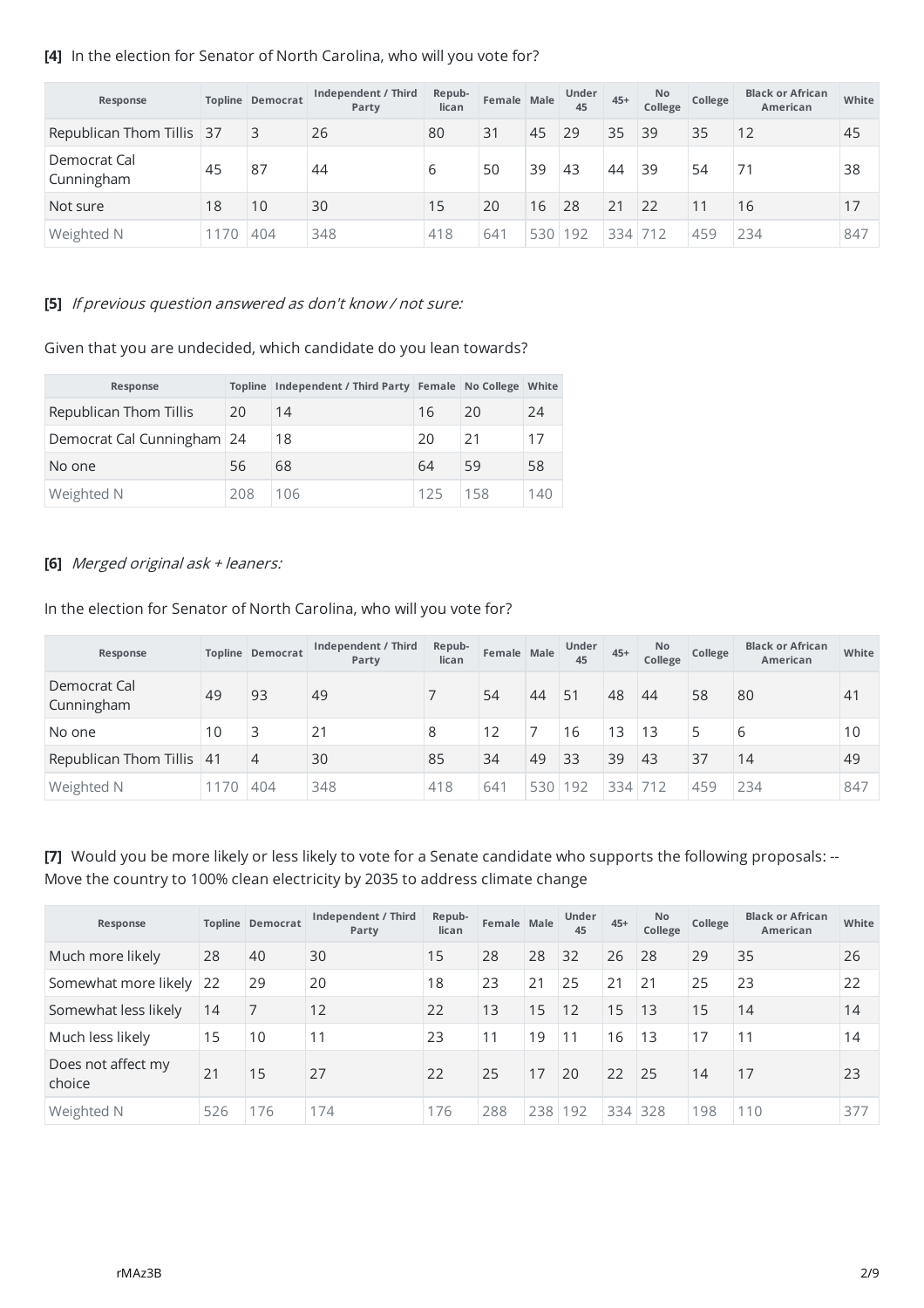**[8]** Would you be more likely or less likely to vote for a Senate candidate who supports the following proposals: -- Invest \$2 trillion over the next four years to create millions of new jobs in the clean energy sector

| Response                     |     | <b>Topline Democrat</b> | Independent / Third<br>Party | Repub-<br>lican | Female Male |     | <b>Under</b><br>45 | $45+$ | No.<br>College | College | <b>Black or African</b><br>American | White |
|------------------------------|-----|-------------------------|------------------------------|-----------------|-------------|-----|--------------------|-------|----------------|---------|-------------------------------------|-------|
| Much more likely             | 29  | 48                      | 27                           | 13              | 30          | 28  | 33                 | 27    | 29             | 29      | 41                                  | 26    |
| Somewhat more likely 24      |     | 26                      | 28                           | 18              | 26          | 22  | 24                 | 24    | $\vert$ 21     | 28      | 21                                  | 25    |
| Somewhat less likely         | 11  | 5                       | 9                            | 18              | 9           | 13  | 14                 | 9     | 11             | 11      | 14                                  | 10    |
| Much less likely             | 19  | 9                       | 12                           | 34              | 14          | 24  | 10                 | 24    | 16             | 23      | 8                                   | 21    |
| Does not affect my<br>choice | 17  | 12                      | 24                           | 16              | 21          | 13  | 19                 | 16    | $\sqrt{22}$    | 9       | 16                                  | 18    |
| Weighted N                   | 526 | 176                     | 174                          | 176             | 288         | 238 | 192                |       | 334 328        | 198     | 110                                 | 377   |

**[9]** Would you be more likely or less likely to vote for a Senate candidate who supports the following proposals: -- Ensure that 40% of all climate change investments are targeted at low income communities most affected by climate change

| Response                     |     | <b>Topline Democrat</b> | Independent / Third<br>Party | Repub-<br>lican | Female Male |     | <b>Under</b><br>45 | $45+$   | <b>No</b><br>College | College | <b>Black or African</b><br>American | White |
|------------------------------|-----|-------------------------|------------------------------|-----------------|-------------|-----|--------------------|---------|----------------------|---------|-------------------------------------|-------|
| Much more likely             | 26  | 41                      | 21                           | 16              | 26          | 26  | 27                 | 25      | 24                   | 29      | 37                                  | 23    |
| Somewhat more likely 26      |     | 31                      | 30                           | 17              | 25          | 27  | 26                 | 26      | 27                   | 23      | 26                                  | 26    |
| Somewhat less likely         | 12  | 8                       | 13                           | 15              | 11          | 13  | 14                 | 11      | 12                   | 12      | 13                                  | 11    |
| Much less likely             | 13  | 8                       | 10                           | 21              | 10          | 17  | 11                 | 14      | 9                    | 19      | 7                                   | 14    |
| Does not affect my<br>choice | 23  | 13                      | 27                           | 30              | 28          | 17  | 22                 | 24      | 27                   | 17      | 17                                  | 25    |
| Weighted N                   | 526 | 176                     | 174                          | 176             | 288         | 238 | 192                | 334 328 |                      | 198     | 110                                 | 377   |

### **[10]** Which statement comes closer to your view:

| Response                                                                                                                                                                                 |     | <b>Topline Democrat</b> | Inde-<br>pendent<br>/ Third<br>Party | Repub<br>lican | Female Male |     | Under<br>45 | $45+$ | No<br>College | College | <b>Black or</b><br><b>African</b><br>American | White |
|------------------------------------------------------------------------------------------------------------------------------------------------------------------------------------------|-----|-------------------------|--------------------------------------|----------------|-------------|-----|-------------|-------|---------------|---------|-----------------------------------------------|-------|
| The best way to address climate change is<br>for the government to invest in creating<br>new clean energy jobs and setting<br>standards and timelines for carbon<br>emissions reductions | 47  | 63                      | 46                                   | 33             | 52          | 42  | 46          | 48    | 48            | 47      | 60                                            | 44    |
| The best way to address climate change is<br>for the government to put a price on carbon<br>emissions that will allow the free market to<br>reduce emissions                             | 19  | 15                      | 20                                   | 21             | 17          | 20  | 20          | 18    | 17            | 21      | 17                                            | 19    |
| The best way to address climate change is<br>for the government to stay out and let<br>companies reduce emissions on their own<br>without government action                              | 19  | 12                      | 11                                   | 33             | 14          | 24  | 17          | 20    | 17            | 22      | 10                                            | 21    |
| Don't know                                                                                                                                                                               | 15  | 10                      | 22                                   | 13             | 16          | 14  | 18          | 13    | 18            | 10      | 13                                            | 15    |
| Weighted N                                                                                                                                                                               | 526 | 176                     | 174                                  | 176            | 288         | 238 | 192         | 334   | 328           | 198     | 110                                           | 377   |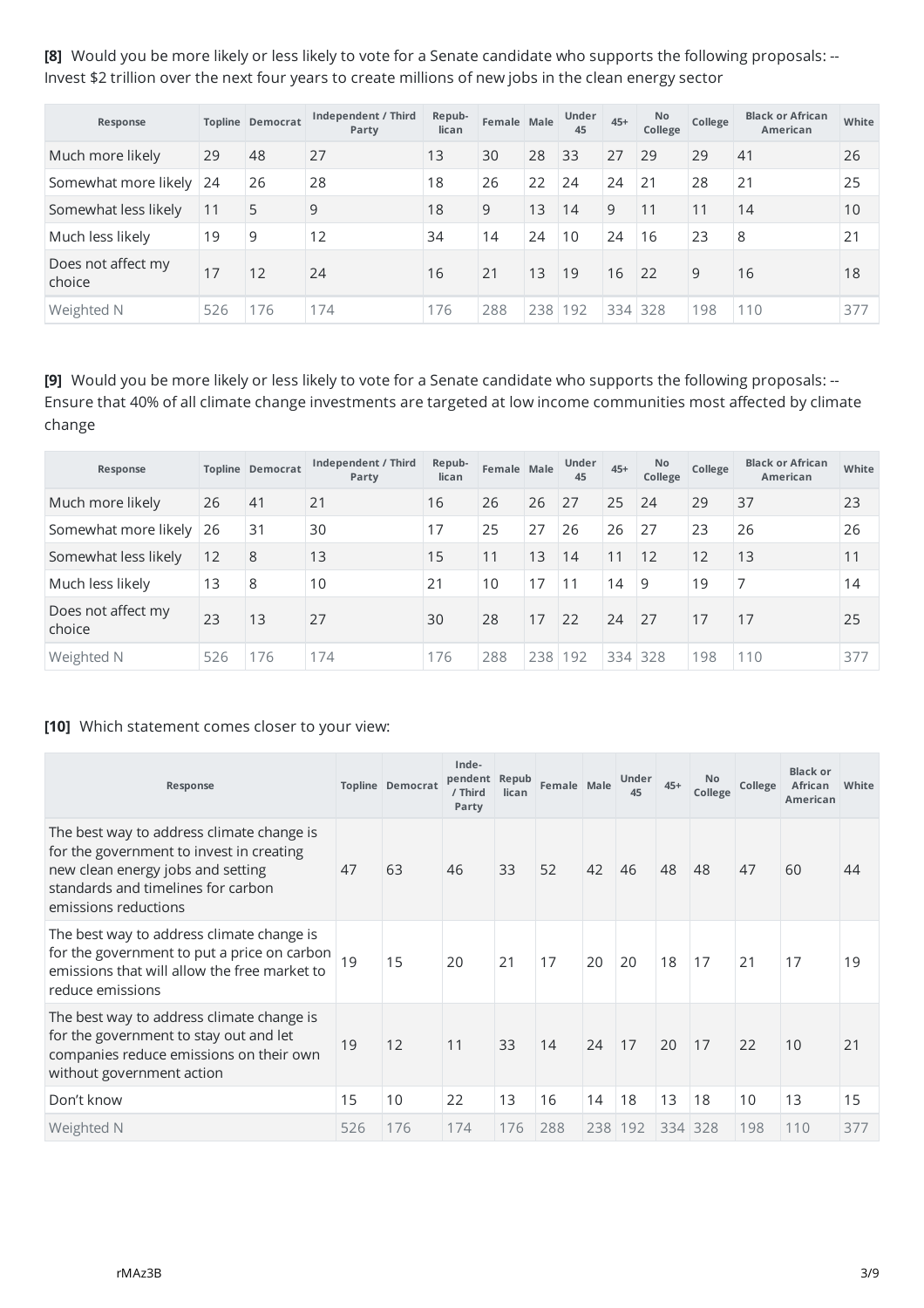# **[11]** If previous question answered as don't know / not sure:

If you had to choose, which statement comes closer to your view:

| Response                                                                                                                                                                        | <b>Topline</b> |
|---------------------------------------------------------------------------------------------------------------------------------------------------------------------------------|----------------|
| The best way to address climate change is for the government to invest in creating new clean energy jobs and setting<br>standards and timelines for carbon emissions reductions | 42             |
| The best way to address climate change is for the government to put a price on carbon emissions that will allow the free<br>market to reduce emissions                          | 32             |
| Don't know                                                                                                                                                                      | 25             |
| Weighted N                                                                                                                                                                      | 99             |

# **[12]** Merged original ask <sup>+</sup> leaners:

Which statement comes closer to your view:

| Response                                                                                                                                                                                 |     | <b>Topline Democrat</b> | Inde-<br>pendent<br>/ Third<br>Party | Repub<br>lican | Female Male |         | <b>Under</b><br>45 | $45+$ | No<br>College | College | <b>Black or</b><br><b>African</b><br>American | White |
|------------------------------------------------------------------------------------------------------------------------------------------------------------------------------------------|-----|-------------------------|--------------------------------------|----------------|-------------|---------|--------------------|-------|---------------|---------|-----------------------------------------------|-------|
| Don't know                                                                                                                                                                               | 20  | 14                      | 24                                   | 22             | 18          | 22      | 19                 | 20    | 23            | 16      | 13                                            | 21    |
| The best way to address climate change is<br>for the government to invest in creating<br>new clean energy jobs and setting<br>standards and timelines for carbon<br>emissions reductions | 55  | 71                      | 50                                   | 45             | 58          | 52      | 57                 | 55    | 56            | 53      | 69                                            | 52    |
| The best way to address climate change is<br>for the government to put a price on carbon<br>emissions that will allow the free market to<br>reduce emissions                             |     | 15                      | 26                                   | 33             | 24          | 26      | 24                 | 25    | 21            | 31      | 18                                            | 27    |
| Weighted N                                                                                                                                                                               | 526 | 176                     | 174                                  | 176            | 288         | 238 192 |                    | 334   | 328           | 198     | 110                                           | 377   |

# **[13]** Which statement comes closer to your view:

| Response                                                                                                     |     | <b>Topline Democrat</b> | Inde-<br>pendent<br>/ Third<br>Party | Repub<br>lican | Female Male |                 | Under<br>45 | $45+$ | No<br>College | College | <b>Black or</b><br>African<br>American | White |
|--------------------------------------------------------------------------------------------------------------|-----|-------------------------|--------------------------------------|----------------|-------------|-----------------|-------------|-------|---------------|---------|----------------------------------------|-------|
| Invest \$2 trillion over the next four years<br>to create millions of new jobs in the clean<br>energy sector | 47  | 74                      | 45                                   | 22             | 48          | 46              | 54          | 43    | 45            | 50      | 63                                     | 42    |
| A system where it's up to the private<br>sector, not the government, to create jobs<br>in the energy sector  | 38  | 15                      | 32                                   | 67             | 33          | 44              | 27          | 44    | 36            | 41      | 20                                     | 44    |
| Don't know                                                                                                   | 15  | 11                      | 23                                   | 11             | 19          | 10 <sup>°</sup> | 19          | 13    | 19            | 9       | 17                                     | 14    |
| Weighted N                                                                                                   | 526 | 176                     | 174                                  | 176            | 288         | 238             | 192         | 334   | 328           | 198     | 110                                    | 377   |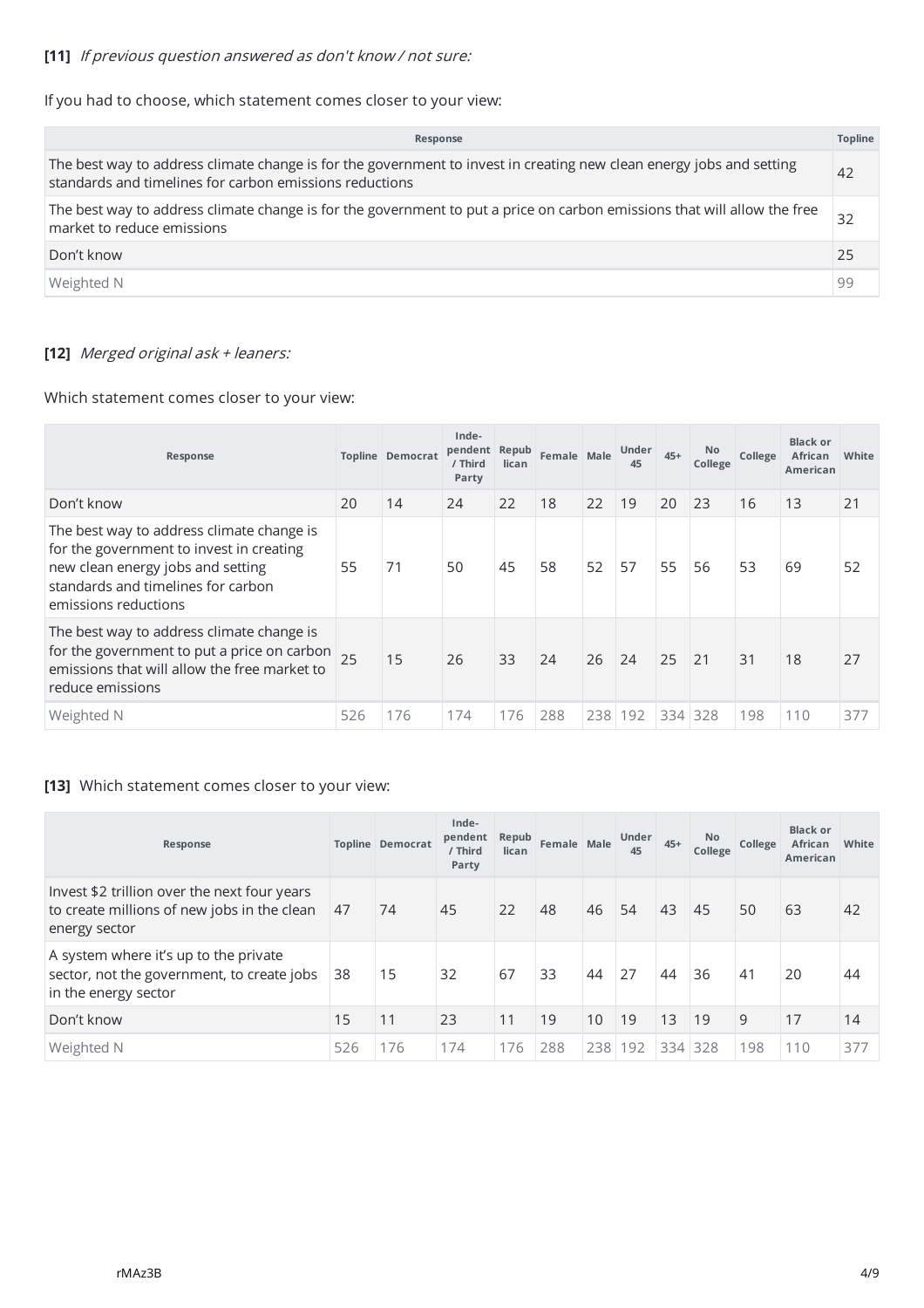# **[14]** Which statement comes closer to your view:

| Response                                                                                                                                          |     | <b>Topline Democrat</b> | Inde-<br>pendent<br>/ Third<br>Party | Repub<br>lican | Female Male |         | Under<br>45 | $45+$ | No<br>College | College | <b>Black or</b><br><b>African</b><br><b>American</b> | White |
|---------------------------------------------------------------------------------------------------------------------------------------------------|-----|-------------------------|--------------------------------------|----------------|-------------|---------|-------------|-------|---------------|---------|------------------------------------------------------|-------|
| Move the country to 100% clean electricity<br>by 2035 to address climate change and<br>reduce pollution                                           | 48  | 73                      | 47                                   | 23             | 51          | 44      | 53          | 44    | 45            | 52      | 65                                                   | 42    |
| Keep our current system where the United<br>States uses coal, oil and natural gas as well<br>as clean energy sources based on what is<br>cheapest | 38  | 17                      | 30                                   | 66             | 30          | 47      | 26          | 45    | 38            | 38      | 20                                                   | 44    |
| Don't know                                                                                                                                        | 14  | 10                      | 23                                   | 10             | 19          | 9       | 21          | 11    | 17            | 10      | 15                                                   | 13    |
| Weighted N                                                                                                                                        | 526 | 176                     | 174                                  | 176            | 288         | 238 192 |             | 334   | 328           | 198     | 110                                                  | 377   |

# **[15]** Which statement comes closer to your view:

| Response                                                                                                                                                                                                                                                                                                                      |     | <b>Topline Democrat</b> | Inde-<br>pendent<br>/ Third<br>Party | Repub<br>lican | Female Male |     | <b>Under</b><br>45 | $45+$ | No<br>College | College | <b>Black or</b><br><b>African</b><br>American | White |
|-------------------------------------------------------------------------------------------------------------------------------------------------------------------------------------------------------------------------------------------------------------------------------------------------------------------------------|-----|-------------------------|--------------------------------------|----------------|-------------|-----|--------------------|-------|---------------|---------|-----------------------------------------------|-------|
| We need to listen to scientists and experts<br>and address climate change. A \$2 trillion<br>investment in building new clean energy<br>infrastructure is a much wiser investment<br>than spending much more down the road<br>when climate change is unable to be<br>controlled.                                              | 62  | 83                      | 66                                   | 37             | 67          | 56  | 70                 | 57    | 61            | 65      | 82                                            | 57    |
| We do not need to worry about investing in<br>addressing climate change right now. The<br>government does not need to be spending<br>trillions of dollars and going into debt<br>addressing the issue of climate change<br>because we don't even know if it's going to<br>be as big of a deal as people make it out to<br>be. | 38  | 17                      | 34                                   | 63             | 33          | 44  | 30                 | 43    | 39            | 35      | 18                                            | 43    |
| Weighted N                                                                                                                                                                                                                                                                                                                    | 526 | 176                     | 174                                  | 176            | 288         | 238 | 192                | 334   | 328           | 198     | 110                                           | 377   |

**[16]** On a scale from 1 to 7, where 1 means "Not at all" and 7 means "A lot", how much do you think climate change has affected your state ?

| Response       |     | <b>Topline Democrat</b> | Independent / Third<br>Party | Repub-<br>lican | Female Male |     | Under<br>45 | $45+$ | No<br>College | College | <b>Black or African</b><br>American | White |
|----------------|-----|-------------------------|------------------------------|-----------------|-------------|-----|-------------|-------|---------------|---------|-------------------------------------|-------|
| 1 Not at all   | 11  | 3                       | 10                           | 19              | 9           | 13  | 9           | 12    | 13            | 8       | $\overline{4}$                      | 13    |
| 2              | 8   | 3                       | 5                            | 16              | 7           | 10  | 4           | 10    | 9             | 7       | $\overline{4}$                      | 10    |
| 3              | 10  | 8                       | 11                           | 12              | 8           | 14  | 9           | 11    | 11            | 10      | $\overline{7}$                      | 10    |
| $\overline{4}$ | 24  | 21                      | 27                           | 22              | 25          | 22  | 23          | 24    | 23            | 25      | 18                                  | 25    |
| 5              | 18  | 20                      | 22                           | 13              | 20          | 16  | 24          | 15    | 18            | 19      | 26                                  | 16    |
| 6              | 11  | 13                      | 12                           | 7               | 13          | 8   | 9           | 12    | 10            | 12      | 12                                  | 11    |
| 7 A lot        | 18  | 31                      | 12                           | 11              | 19          | 18  | 21          | 16    | 17            | 20      | 29                                  | 16    |
| Weighted N     | 526 | 176                     | 174                          | 176             | 288         | 238 | 192         |       | 334 328       | 198     | 110                                 | 377   |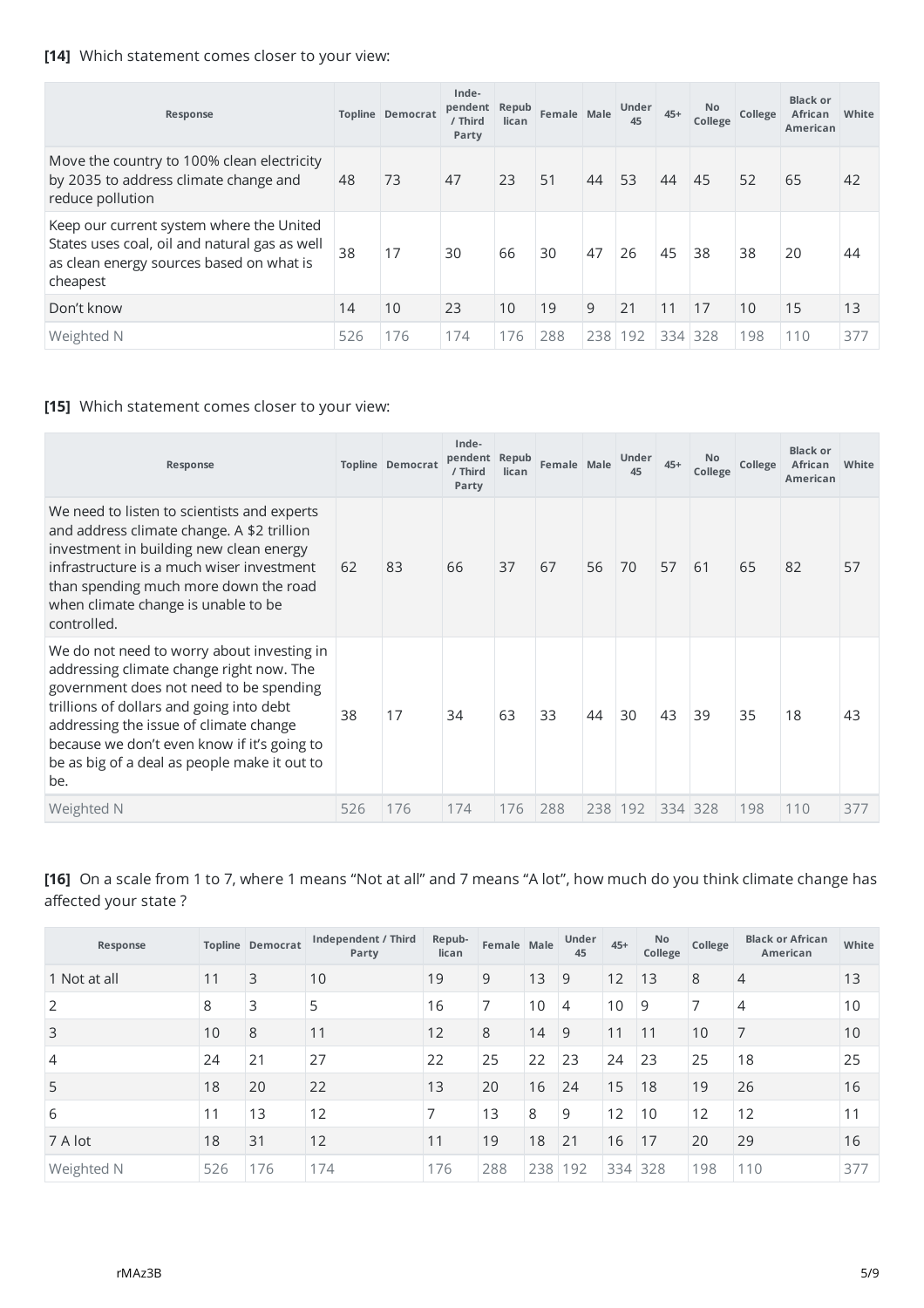# **[17]** On a scale from 1 to 7, where 1 means "Not at all" and 7 means "A lot", how much do you think climate change has affected the United States ?

| Response       |     | <b>Topline Democrat</b> | Independent / Third<br>Party | Repub-<br>lican | Female Male |     | Under<br>45    | $45+$   | No<br>College | College        | <b>Black or African</b><br>American | White |
|----------------|-----|-------------------------|------------------------------|-----------------|-------------|-----|----------------|---------|---------------|----------------|-------------------------------------|-------|
| 1 Not at all   | 8   | 3                       | 8                            | 14              | 7           | 11  | $\overline{7}$ | 9       | 11            | 5              | 3                                   | 10    |
| 2              | 6   |                         | 5                            | 14              | 3           | 10  | $\overline{2}$ | 9       | 6             | 8              | $\Omega$                            | 8     |
| 3              | 8   | 3                       | 10                           | 12              | 8           | 9   | 6              | 9       | 11            | $\overline{4}$ | 8                                   | 9     |
| $\overline{4}$ | 21  | 17                      | 23                           | 24              | 22          | 21  | 22             | 21      | 19            | 25             | 16                                  | 22    |
| 5              | 22  | 24                      | 25                           | 15              | 23          | 20  | 22             | 21      | 19            | 25             | 26                                  | 21    |
| 6              | 9   | 14                      | 8                            | $\overline{4}$  | 9           | 8   | 12             | 6       | 10            | 7              | 12                                  | 7     |
| 7 A lot        | 25  | 39                      | 21                           | 17              | 29          | 21  | 28             | 24      | 24            | 27             | 35                                  | 23    |
| Weighted N     | 526 | 176                     | 174                          | 176             | 288         | 238 | 192            | 334 328 |               | 198            | 110                                 | 377   |

#### **[18]** Which statement comes closer to your view:

| Response                                                                                            |      | Topline Democrat | Inde-<br>pendent /<br><b>Third Party</b> | Repub<br>lican | Female Male |     | Under<br>45 | $45+$ | <b>No</b><br>College | College | <b>Black or</b><br>African<br><b>American</b> | White |
|-----------------------------------------------------------------------------------------------------|------|------------------|------------------------------------------|----------------|-------------|-----|-------------|-------|----------------------|---------|-----------------------------------------------|-------|
| Congress should make addressing<br>climate change a Day 1 priority                                  | 38   | 65               | 37                                       | 13             | 40          | 36  | 37          | 35    | 35                   | 43      | 50                                            | 36    |
| Congress should address climate change, $\vert_{28}$<br>but it is not important to start right away |      | 21               | 29                                       | 34             | 26          | 29  | 27          | 31    | 24                   | 33      | 27                                            | 28    |
| Congress does not need to make climate<br>change a priority                                         | 22   | 6                | 20                                       | 40             | 18          | 27  | 16          | 21    | 27                   | 15      | 12                                            | 24    |
| Don't know                                                                                          | 12   | 9                | 14                                       | 13             | 15          | 8   | 20          | 14    | 14                   | 8       | 11                                            | 12    |
| Weighted N                                                                                          | 1170 | 404              | 348                                      | 418            | 641         | 530 | 192         | 334   | 1712                 | 459     | 234                                           | 847   |

### **[19]** Which statement comes closer to your view:

| Response                                                                                                                                                                                                                                                                   |     | <b>Topline Democrat</b> | Inde-<br>pendent<br>/ Third<br>Party | Repub<br>lican | Female Male |     | Under<br>45 | $45+$ | No<br>College | College | <b>Black or</b><br><b>African</b><br>American | White |
|----------------------------------------------------------------------------------------------------------------------------------------------------------------------------------------------------------------------------------------------------------------------------|-----|-------------------------|--------------------------------------|----------------|-------------|-----|-------------|-------|---------------|---------|-----------------------------------------------|-------|
| I am worried that Republican politicians<br>who protect corporate polluters by denying<br>climate change exists will prevent us from<br>taking the action we need to cut pollution,<br>create new clean energy jobs, and protect<br>the health and future of our children. | 55  | 82                      | 59                                   | 24             | 61          | 48  | 59          | 52    | 55            | 55      | 76                                            | 48    |
| Lam worried that Democrats who are<br>beholden to environmentalists will<br>exaggerate the problem of climate change<br>will push us to pass big and expensive<br>government programs that will raise taxes,<br>kill jobs, and harm our way of life.                       | 45  | 18                      | 41                                   | 76             | 39          | 52  | 41          | 48    | 45            | 45      | 24                                            | 52    |
| Weighted N                                                                                                                                                                                                                                                                 | 526 | 176                     | 174                                  | 176            | 288         | 238 | 192         | 334   | 328           | 198     | 110                                           | 377   |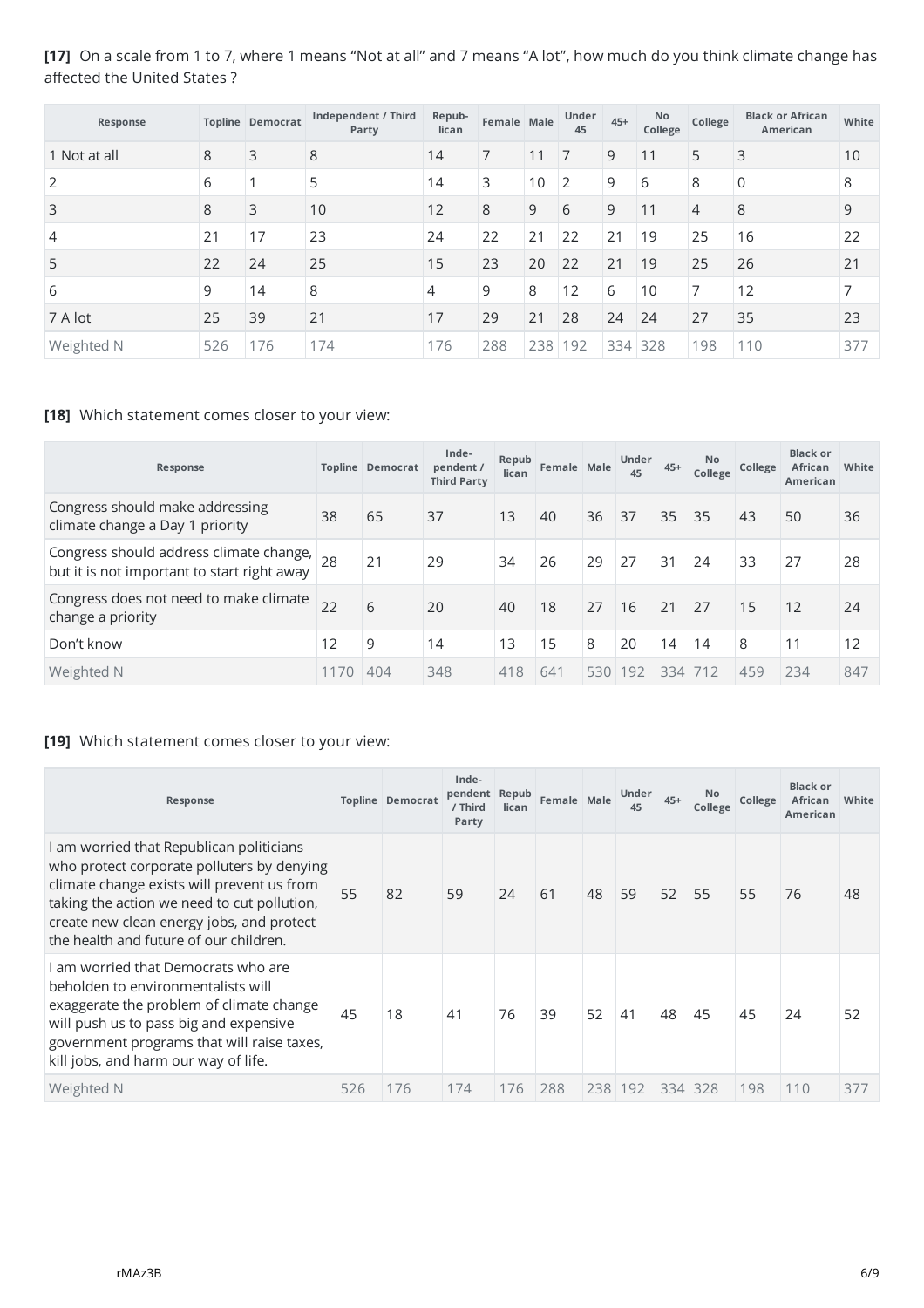**[20]** How important do you think it is that the government prioritize each of the following communities when developing new clean energy infrastructure? -- Low-income communities

| Response             |     | <b>Topline Democrat</b> | Independent / Third<br>Party | Repub-<br>lican | Female Male |     | <b>Under</b><br>45 | $45+$ | <b>No</b><br>College | College | <b>Black or African</b><br>American | White |
|----------------------|-----|-------------------------|------------------------------|-----------------|-------------|-----|--------------------|-------|----------------------|---------|-------------------------------------|-------|
| Most important       | 25  | 36                      | 23                           | 15              | 25          | 24  | 35                 | 19    | 28                   | 19      | 42                                  | 19    |
| Very important       | 37  | 43                      | 42                           | 26              | 36          | 39  | 32                 | 40    | 33                   | 44      | 40                                  | 37    |
| Somewhat important   | 23  | 14                      | 18                           | 37              | 26          | 20  | 20                 | 25    | 22                   | 25      | 6                                   | 28    |
| Not at all important | 8   |                         |                              | 17              | 6           | 12  | 3                  | 11    | 8                    | 9       | 3                                   | 11    |
| Don't know           |     | 5                       | 9                            | 5               | 8           | 5   | 10                 | 5     | 9                    | 3       | 8                                   | 6     |
| Weighted N           | 526 | 76                      | 174                          | 176             | 288         | 238 | 192                |       | 334 328              | 198     | 110                                 | 377   |

**[21]** How important do you think it is that the government prioritize each of the following communities when developing new clean energy infrastructure? -- Black, Latino, and Native American communities

| Response             |     | <b>Topline Democrat</b> | Independent / Third<br>Party | Repub-<br>lican | Female Male |     | <b>Under</b><br>45 | $45+$ | No.<br>College | College | <b>Black or African</b><br>American | White |
|----------------------|-----|-------------------------|------------------------------|-----------------|-------------|-----|--------------------|-------|----------------|---------|-------------------------------------|-------|
| Most important       | 19  | 30                      | 17                           | 9               | 21          | 16  | 28                 | 13    | 22             | 14      | 43                                  | 12    |
| Very important       | 35  | 46                      | 35                           | 25              | 36          | 35  | 31                 | 38    | 31             | 43      | 37                                  | 35    |
| Somewhat important   | 28  | 17                      | 25                           | 41              | 28          | 27  | 24                 | 30    | 27             | 29      | 8                                   | 33    |
| Not at all important | 12  | 3                       | 13                           | 21              | 9           | 17  | 9                  | 14    | 13             | 12      | 6                                   | 15    |
| Don't know           | 6   | $\overline{4}$          | 9                            | 5               |             | 5   | 8                  | 5     | 8              | 3       |                                     | 6     |
| Weighted N           | 526 | 176                     | 174                          | 176             | 288         | 238 | 192                |       | 334 328        | 198     | 110                                 | 377   |

**[22]** How important do you think it is that the government prioritize each of the following communities when developing new clean energy infrastructure? -- Rural communities

| Response             |     | <b>Topline Democrat</b> | Independent / Third<br>Party | Repub-<br>lican | Female Male |     | <b>Under</b><br>45 | $45+$ | No.<br>College | College        | <b>Black or African</b><br>American | White |
|----------------------|-----|-------------------------|------------------------------|-----------------|-------------|-----|--------------------|-------|----------------|----------------|-------------------------------------|-------|
| Most important       | 17  | 24                      | 17                           | 11              | 17          | 17  | 22                 | 14    | 19             | 14             | 31                                  | 14    |
| Very important       | 38  | 44                      | 41                           | 30              | 39          | 37  | 34                 | 41    | 36             | 43             | 38                                  | 38    |
| Somewhat important   | 30  | 25                      | 24                           | 42              | 31          | 30  | 30                 | 30    | 29             | 32             | 21                                  | 33    |
| Not at all important | 8   | 3                       | 10                           | 12              | 5           | 11  | 5                  | 10    | 8              | 9              | 3                                   | 10    |
| Don't know           | 6   | 5                       | 8                            | 5               | 8           | 4   | 9                  | 4     | 9              | $\overline{2}$ | 8                                   | 5     |
| Weighted N           | 526 | 176                     | 174                          | 176             | 288         | 238 | 192                |       | 334 328        | 198            | 110                                 | 377   |

**[23]** How important do you think it is that the government prioritize each of the following communities when developing new clean energy infrastructure? -- Urban communities

| Response             |     | <b>Topline Democrat</b> | Independent / Third<br>Party | Repub-<br>lican | Female Male |     | <b>Under</b><br>45 | $45+$   | <b>No</b><br>College | College        | <b>Black or African</b><br>American | White |
|----------------------|-----|-------------------------|------------------------------|-----------------|-------------|-----|--------------------|---------|----------------------|----------------|-------------------------------------|-------|
| Most important       | 16  | 23                      | 14                           | 10              | 18          | 12  | 20                 | 13      | 15                   | 16             | 28                                  | 12    |
| Very important       | 40  | 43                      | 43                           | 34              | 39          | 40  | 33                 | 44      | 37                   | 43             | 37                                  | 41    |
| Somewhat important   | 29  | 24                      | 26                           | 35              | 26          | 32  | 31                 | 27      | 28                   | 29             | 19                                  | 30    |
| Not at all important | 10  | 6                       | 8                            | 16              | 9           | 11  | 8                  |         | 10                   | 10             | 8                                   | 11    |
| Don't know           | 6   | 5                       | 9                            | 5               |             | 5   | 9                  | 5       | 9                    | $\overline{2}$ | 8                                   | 5     |
| Weighted N           | 526 | 76                      | 174                          | 176             | 288         | 238 | 192                | 334 328 |                      | 198            | 110                                 | 377   |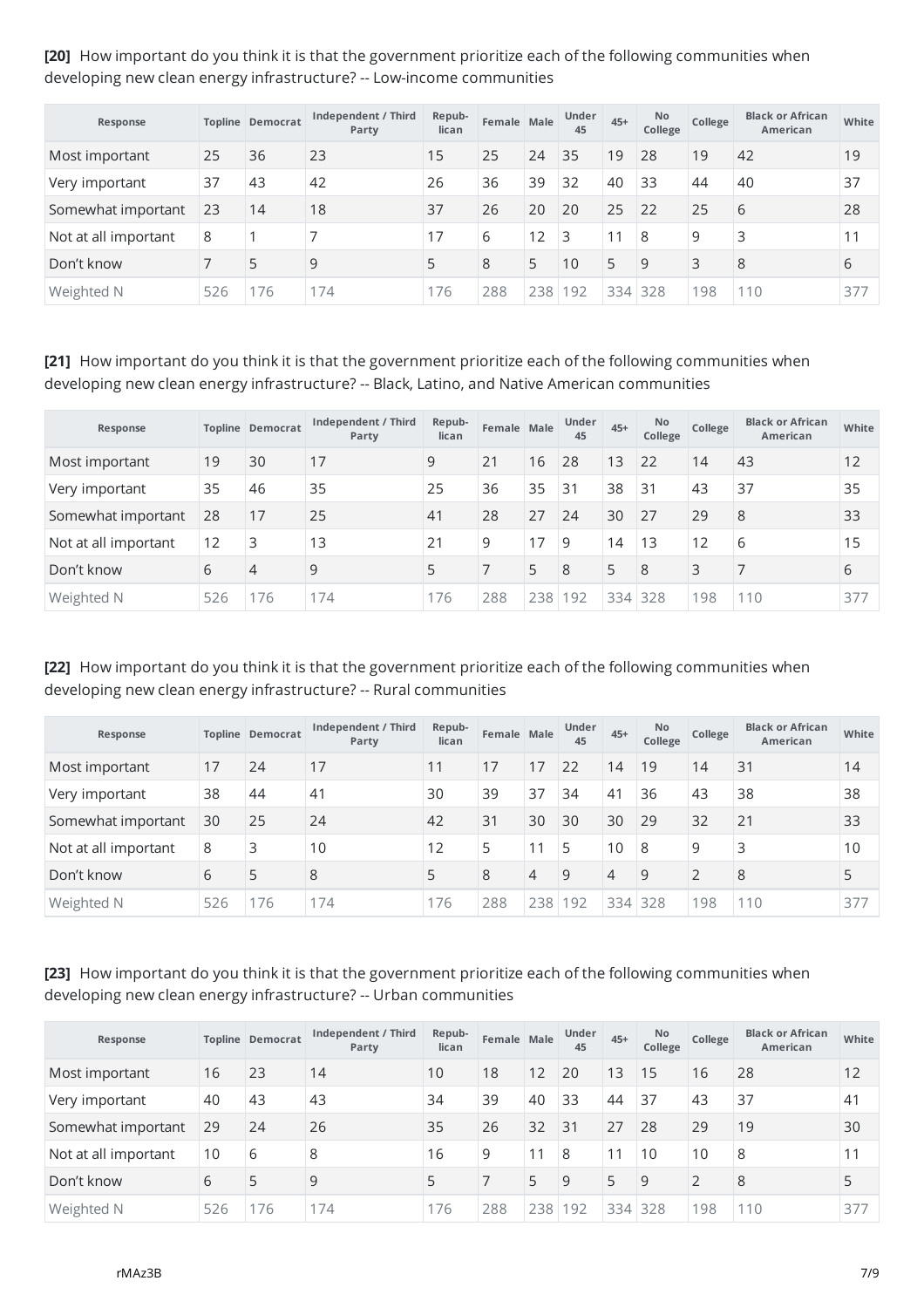**[24]** How important do you think it is that the government prioritize each of the following communities when developing new clean energy infrastructure? -- Wealthy communities

| Response             |     | <b>Topline Democrat</b> | Independent / Third<br>Party | Repub-<br>lican | Female Male |     | <b>Under</b><br>45 | $45+$ | <b>No</b><br>College | College        | <b>Black or African</b><br>American | White |
|----------------------|-----|-------------------------|------------------------------|-----------------|-------------|-----|--------------------|-------|----------------------|----------------|-------------------------------------|-------|
| Most important       |     | 10                      | 6                            | 6               |             | 8   | 10                 | 6     | 8                    |                | 12                                  | 6     |
| Very important       | 18  | 17                      | 20                           | 18              | 17          | 20  | 17                 | 19    | 15                   | 23             | 19                                  | 19    |
| Somewhat important   | 34  | 37                      | 31                           | 34              | 38          | 29  | 35                 | 34    | 33                   | 35             | 34                                  | 33    |
| Not at all important | 33  | 31                      | 32                           | 35              | 30          | 36  | 30                 | 34    | 33                   | 32             | 26                                  | 36    |
| Don't know           | 8   | 5                       | 11                           |                 | 8           |     | 9                  |       | 11                   | $\overline{2}$ | 9                                   |       |
| Weighted N           | 526 | 76                      | 174                          | 176             | 288         | 238 | 192                |       | 334 328              | 198            | 110                                 | 377   |

**[25]** Do you support or oppose ensuring 40% of clean energy infrastructure and development spending, including clean public transit, affordable and sustainable housing, training and workforce development for green jobs, pollution reduction, and development of critical clean water infrastructure, goes to benefit low-income communities?

| Response         |     | <b>Topline Democrat</b> | Independent / Third<br>Party | Repub-<br>lican | Female Male |     | <b>Under</b><br>45 | $45+$   | No.<br>College | College | <b>Black or African</b><br>American | White |
|------------------|-----|-------------------------|------------------------------|-----------------|-------------|-----|--------------------|---------|----------------|---------|-------------------------------------|-------|
| Strongly support | 32  | 50                      | 31                           | 14              | 36          | 27  | 37                 | 29      | 29             | 36      | 47                                  | 28    |
| Somewhat support | 33  | 30                      | 30                           | 38              | 32          | 34  | 30                 | 34      | 34             | 31      | 29                                  | 35    |
| Somewhat oppose  | 14  | 9                       | 12                           | 22              | 10          | 19  | 12                 | 16      | 12             | 18      | 12                                  | 15    |
| Strongly oppose  | 6   | 3                       | 4                            | 12              | 3           | 10  | 5                  |         |                | 6       | 3                                   |       |
| Don't know       | 15  |                         | 23                           | 14              | 19          | 10  | 16                 | 14      | 18             | 8       | 10                                  | 15    |
| Weighted N       | 526 | 176                     | 174                          | 176             | 288         | 238 | 192                | 334 328 |                | 198     | 110                                 | 377   |

#### **[26]** Do you support or oppose ensuring the U.S. achieves a 100% clean electricity sector no later than 2035?

| Response         |     | <b>Topline Democrat</b> | Independent / Third<br>Party | Repub-<br>lican | Female Male |     | <b>Under</b><br>45 | $45+$   | <b>No</b><br>College | College | <b>Black or African</b><br>American | White |
|------------------|-----|-------------------------|------------------------------|-----------------|-------------|-----|--------------------|---------|----------------------|---------|-------------------------------------|-------|
| Strongly support | 31  | 48                      | 29                           | 17              | 31          | 31  | 37                 | 28      | 30                   | 33      | 41                                  | 29    |
| Somewhat support | 31  | 29                      | 32                           | 31              | 33          | 29  | 32                 | 30      | 32                   | 30      | 32                                  | 31    |
| Somewhat oppose  | 12  | 10                      | 9                            | 19              | 12          | 12  | 8                  | 15      | 10                   | 16      | 10                                  | 13    |
| Strongly oppose  | 10  | 3                       |                              | 18              | 5           | 15  |                    | 11      | 10                   | 10      | 3                                   | 11    |
| Don't know       | 16  | 10                      | 23                           | 15              | 19          | 13  | 16                 | 16      | 18                   | 12      | 14                                  | 16    |
| Weighted N       | 526 | 176                     | 174                          | 176             | 288         | 238 | 192                | 334 328 |                      | 198     | 110                                 | 377   |

**[27]** Do you support or oppose an 'Equity Screen' on all major federal infrastructure investments, such as housing, transportation, and clean energy, to ensure funds go to the communities that need it the most?

| Response         |     | <b>Topline Democrat</b> | Independent / Third<br>Party | Repub-<br>lican | Female Male |     | <b>Under</b><br>45 | $45+$ | <b>No</b><br>College | College | <b>Black or African</b><br>American | White |
|------------------|-----|-------------------------|------------------------------|-----------------|-------------|-----|--------------------|-------|----------------------|---------|-------------------------------------|-------|
| Strongly support | 32  | 47                      | 31                           | 19              | 34          | 30  | 37                 | 29    | 32                   | 32      | 48                                  | 28    |
| Somewhat support | 33  | 33                      | 30                           | 35              | 33          | 33  | 30                 | 34    | 33                   | 32      | 26                                  | 35    |
| Somewhat oppose  | 9   | 5                       | 9                            | 15              | 8           | 11  | 9                  | 10    | $\overline{7}$       | 13      | 7                                   | 10    |
| Strongly oppose  |     | 5                       | 6                            | 11              | 5           | 10  | 6                  | 8     |                      |         | 5                                   | 8     |
| Don't know       | 19  | 10                      | 24                           | 22              | 20          | 17  | 18                 | 19    | 21                   | 15      | 14                                  | 20    |
| Weighted N       | 526 | 76                      | 174                          | 176             | 288         | 238 | 192                |       | 334 328              | 198     | 110                                 | 377   |